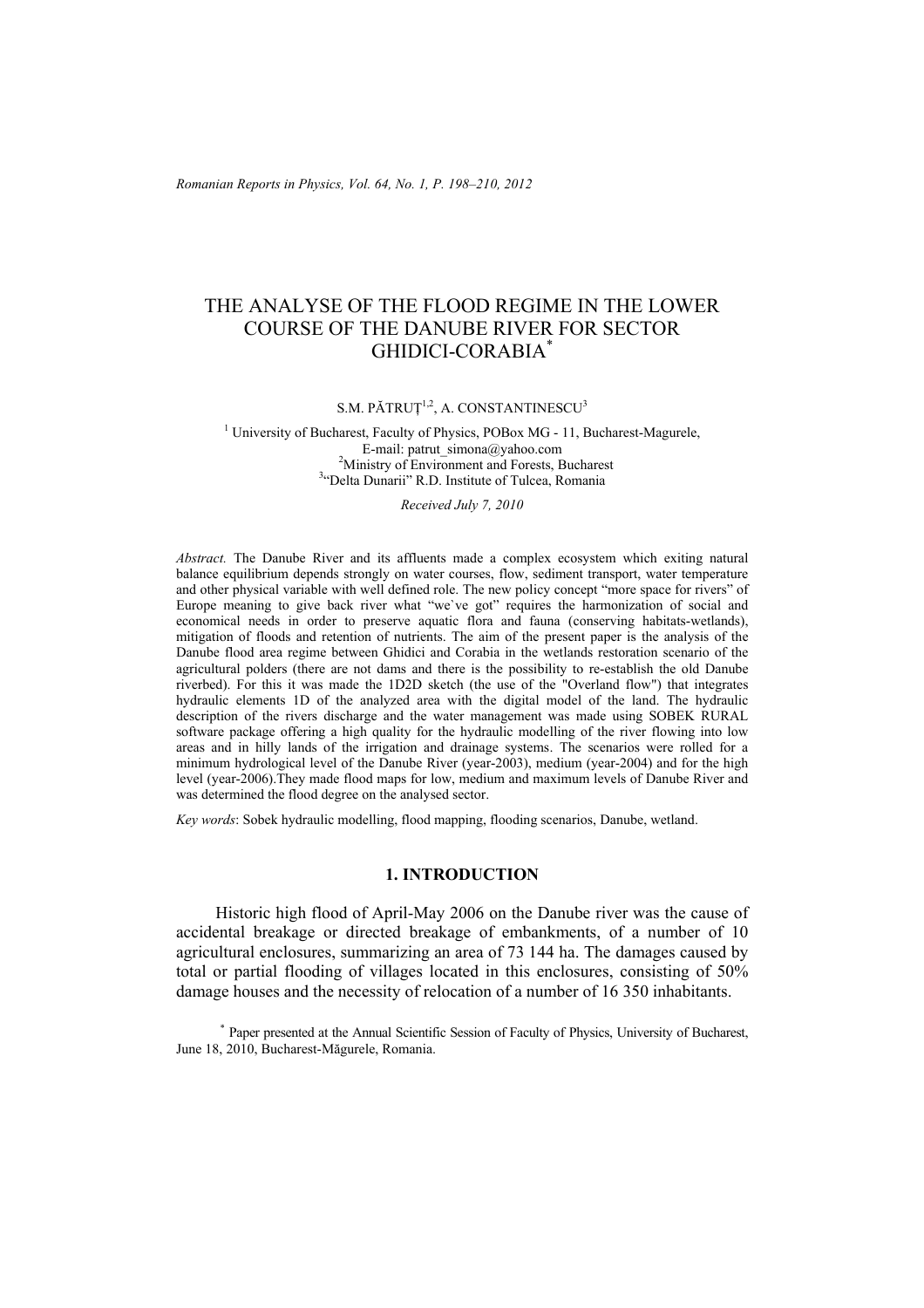The total impoundment of Danube, warned the great scientist Grigore Antipa in the work "Danube and its scientific, economical and political issues" (1921), " would lead to incalculable consequences", because " the large marshes form an organic whole with the river", that " "separating them" "we will transform them in un-productive swamps" and " the fishery from the whole Danube and even across the entire Delta will be destroyed. Immediately as the migrants fishes will be deprived of their breeding and feeding sites". Based on lengthy researches, Grigore Antipa concluded that the Danube has distinct features to other rivers, and the economical interests and biodiversity conservation require a specific treatment. He emitted the theory that the Danube Valley is one of the great flood storage reservoir, which may take about 26 billion cubic meters of water, leading to the pressure decreasing on the downstream localities, on the one hand, and on the other hand, it would regulate the river flow during drought periods, making it easier navigation. To do this, the Danube embankment must be thought otherwise. On the one hand, with submersible dykes, behind which to set up crops, pastures, etc., that alternate with highly productive fisheries, with minimal costs. And on the other hand, with high embankments, insubmersible, on the border of towns and terraces, area which is destined to crops. The same great scientist suggested the use for tourism purposes of wild Danube landscapes.

Following the catastrophic floods produced on Danube in 1970, it was began a vast project of the flood plain damming and of aquatic surface draining, in most of them. In this way, the largest wet areas in Romania were removed and the lands rendered to agriculture.

In the past 50 years, the rivers from Romania like the most rivers in Europe, suffered profound transformations in order to use those functions for the development of economical and social activities. There are enough cases where the hydro morphological transformations of the rivers for the economical use, have affected their ecological functions, [1].

The new concept of development of the river is based on the principles of sustainable development which is based on the idea that "Water is a heritage that must be defended, preserved and treated as such". The Water Framework Directive (CE/60/2000), [2] and Flood Directive (2007/60/CE), [3] promotes a new concept of rivers management, having as primary goals the reduction of flood risk and the conservation of aquatic biodiversity.

The new river development strategy starts from the idea that the rivers and their corridors form complex ecosystems that include adjacent lands, flora and fauna and the watercourses. These ecosystems depend of the regime of watercourses in which flows, sediments transport, water temperature and other variables have a well defined role. In case of generating of some changes to this existing variables in natural way, the balance is disturbed. That is why the rivers planning through engineering works that should have as goal the keeping in time and space a global dynamic equilibrium of watercourses.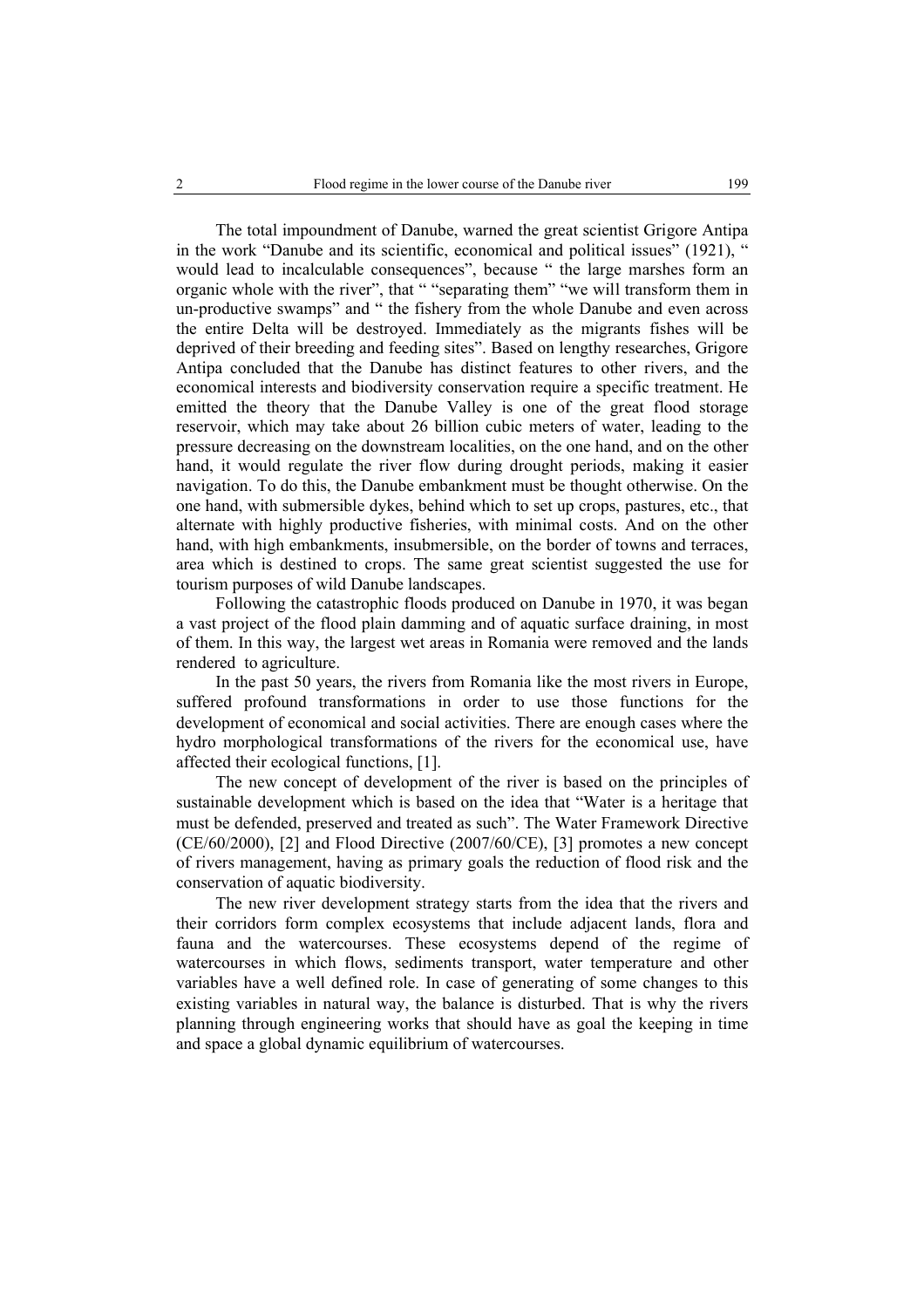The damming of watercourses on the long sectors of the river have led to the reduction of aquatic biodiversity as well as to the dez-attenuation of maximum discharges.

**"More space for rivers"** are keywords, which illustrate the political idea that currently dominates the Western Europe (which supports the need of river reproduction of what "we've got" **- flooded plains -** so that they drain properly high floods, instead of **corset of rivers between dams.** To achieve this goal in some countries from western Europe, the state acquires lands in flooded plains, by purchasing or compensating with other lands. This new concept "**More space for rivers**" requires the economic and social needs harmonization such as water supply, protection against floods and other ecological requirements. For this it must be assured the river continuity and its link with flooded plain, for achieving some habitats (wet areas) for: aquatic flora and fauna conservation, mitigation of floods and nutrients retention. In this way the river can show its mobility and it can adapt to external disturbance pressures and to keep its self operation conditions.

In the new concept of development, the structural measures will be limited to those absolutely necessary, namely:

- accomplishment of some strategic accumulation lakes in areas of flooding, to provide water for utilization and to reduce the flooding risk. For the accumulation lakes located on the water courses with migratory species, it will accomplish corridors for biota.
- Polders accomplishment with conducted flooding, on middle and lower sectors of water courses, to mitigate peak flow of floods
- Damming accomplishment on the short sectors of the river, for protection against flooding of localities and of some economical and social objectives.
- Rivers renaturalization and creating some suitable habitats for the conservation and development of aquatic fauna and flora.



Fig. 1 – Image of rivers renaturation.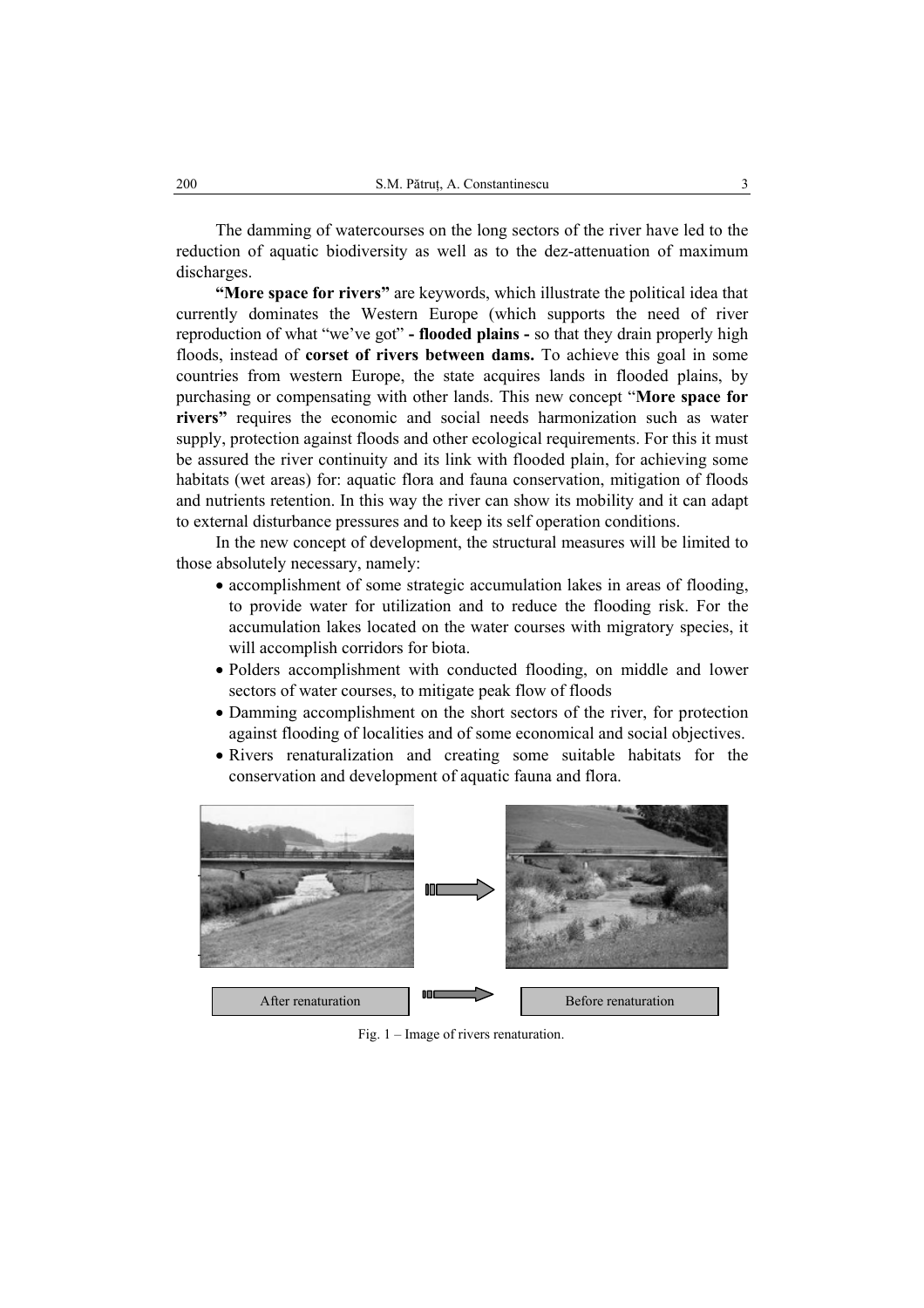By rivers renaturalization are providing some new spaces for floods mitigation and new spaces for nature, represented by flooded plains, where it will develop new ecosystems which provide optimum conditions for aquatic fauna and flora, as well as for recreation and tourism.

The program of ecological and economical re-dimensioning of assembled enclosures from Meadow and Danube Delta, was designed and launched to assist the Romanian Government in planning long term strategic objectives of Water Framework Directive, and the effective implementation of tasks relating to prevention, protection and flood mitigation, stipulated by the National Strategy of Flood Risk Management.

The study on "Ecological and economical re-dimensioning of Danube Plain" (REELD 2008), [4], based on the efficiency indicators analysis and on the costbenefit report, the map of economical activities was drawn inside the agricultural enclosures from Lower Danube Plain – Romanian sector. Thus were established different functions of enclosures, as suitable for agriculture or water storage.

Hydrological scenarios were developed to quantify the Danube level decrease at maximum levels by:

- agricultural enclosures renaturalization
- the use of some agricultural enclosures for water storage at the maximum levels of Danube
- combined scenarios (renaturalization and water storage in some agricultural enclosures).

In the study it were used the results obtained in the ecological redimensioning project of Danube (REELD, 2008) which combine the requirements of Danube level decreasing by re-nature/ water storage in the areas suitable for such uses, to store a volume of water (degree of filing) as small as possible. Following the idea of renaturalization and based on these results we have made a script for hydraulic model SOBEK to simulate flooding in natural condition on sector Ghidici - Corabia.

The modeling hydraulic software used is SOBEK RURAL (Delft Hydraulics Software and some theoretical considerations related to software, are presented in Section 2 of the paper. Data for this model and the work method, to achieve flooding scenario, both for the module 1D FLOW and 2D OVERLAND, are presented in Section 3. The results and their discussion are presented in Section 4. The conclusions end the paper.

# **2. BRIEF THEORETICAL CONSIDERATIONS**

SOBEK, [5] is an integrated software package for describing hydraulic flow of rivers and water management in urban and rural areas. Seven software modules work together, to provide an overview of control flow. Is an integrated framework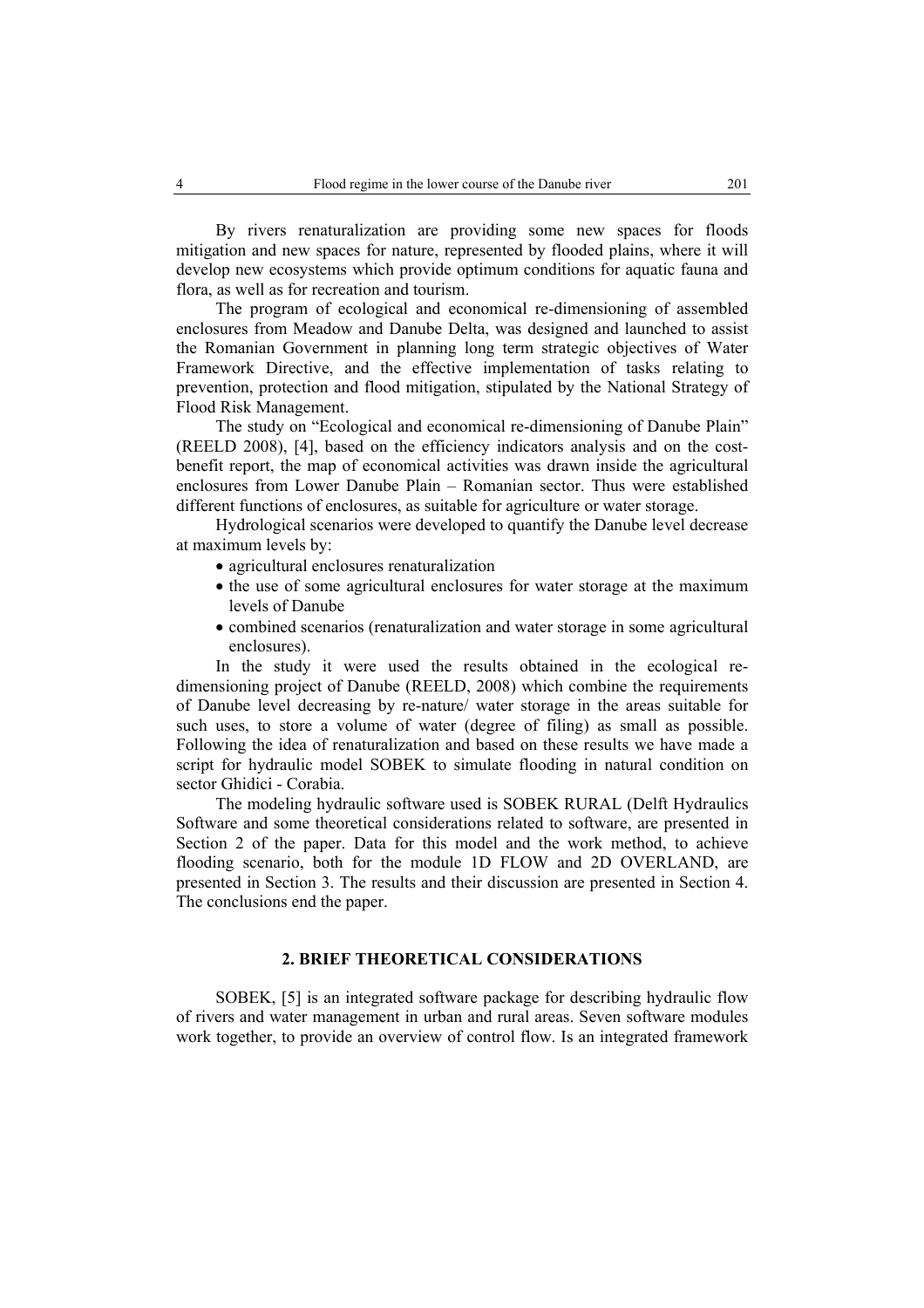which can connect rivers, canals and drainage systems, for total water management solutions. It has a friendly graphic interface, SOBEK is designed to interface with existing software. It can download information from a variety of date standard formats and GIS systems (**G**eographic **I**nformation **S**ystem).

In the study we used packet SOBEK RURAL, which offering a high quality tool for modeling fluid flow in rivers in the lowlands and hilly areas, for irrigation systems, and for drainage systems. Applications are usually related to flood control, water resources management in reservoirs, optimize agricultural production through the irrigation and the control of water quality. SOBEK-RURAL provide support for effective planning, designing and operating new water systems and existing ones.

The numerical model that make simulations (numerical calculations) one / bidimensional continuous flow/turbulent flow, is based on Saint Venant equations. Numerical modeling, based on solving the Saint-Venant equations, is a numerical problem with initial and boundary conditions [6], [7].

Water flow is calculated by solving the complete Saint Venant equations. For one dimensional flow, equations are solved, for continuity and equations of motion (simplified without terms containing wind speed and density).

Continuity equations:

$$
\frac{\partial A_f}{\partial t} + \frac{\partial Q}{\partial x} = q_{lat},\tag{1}
$$

where:  $A_f$  = wetted area [m<sup>2</sup>], cross-sectional area that is watered by water;  $Q =$  flow [m<sup>3</sup>/s];  $t =$  time [s];  $x =$  distance [m];  $q_{\text{lat}} =$  lateral flow per unit length  $[m^2/s]$ , volume of water entering or leaving the model in a node or network segment.

Equations of motion:

$$
\frac{\partial Q}{\partial t} + \frac{\partial}{\partial x} \left( \alpha_B \frac{Q^2}{A_f} \right) + gA_f \frac{\partial h}{\partial x} + \frac{gQ|Q|}{C^2 R A_f} = 0, \tag{2}
$$

where:  $Q =$  flow rate  $[m^3/s]$ ;  $t =$  time [s];  $x =$  distance [m];  $\alpha_B =$  Boussinesq coefficient [-];  $M =$  wetted area [m<sup>2</sup>];  $g =$  acceleration due to gravity [m/s<sup>2</sup>];  $h$  = water level [m];  $C$  = coefficient Chézy [m<sup>1/2</sup>/s] (coefficient of friction to take account of bed roughness);  $R =$  hydraulic radius [m]. Hydraulic radius is defined as the ratio of wetted area and wetted perimeter in cross section of a watercourse).

The first term describes inertia. The second term describes convection. The third term describes the water depth gradient. The fourth term describes the friction.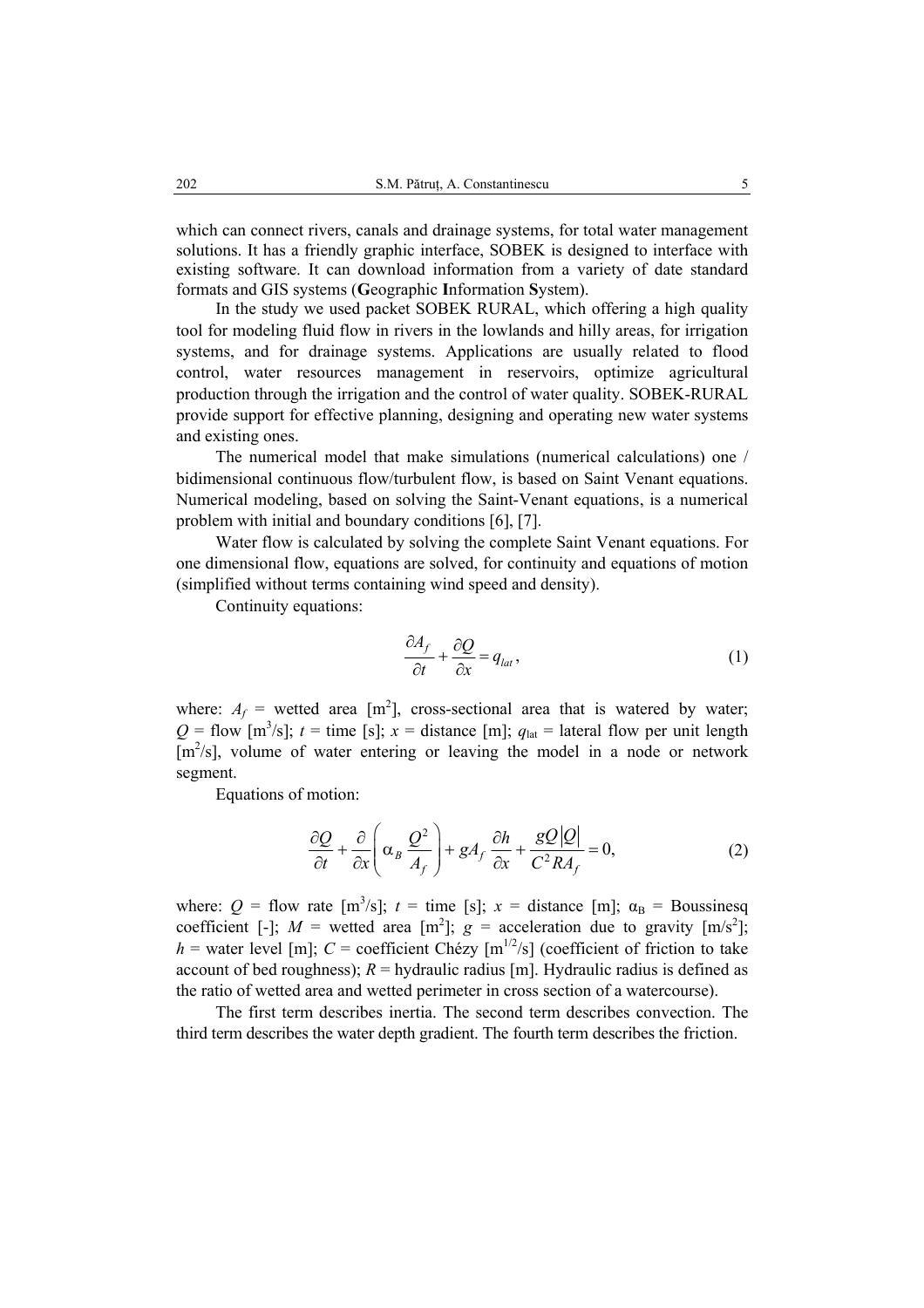Block diagram of the model consists of several modules. The first module represent the schematized network which can be in different settings and weather data also may be added, and could thus make the hydraulic model in a hydrological model. 1D schematization of the river is make by nodes, sections and subsections. A node is used for a fork, a junction or a border. Nodes are defined horizontally and coordinates *x* and *y*. Between two nodes, to define a segment He is the real value of the river between fork, junction or boundaries. Cross sections serve to help determine the different levels and widths of the river bed.

To simulate the flooding of enclosures or polders, making breach in dams, breaks of dikes or dams we have used 2D specialized module that allows a twodimensional hydraulic simulation of hydrological regimes listed above.

When it comes to achieving schematization, run the simulation program. The results obtained can be viewed in different forms: maps, graphs, tables.

# **3. DATA AND METHODS**

#### 3.1. 1D INPUT

a) Flow input and level output ( $Q \rightarrow H$ )

Model uses as input time series of flows for the entry border node (Fig. 2) and time series levels for exit border node.



Fig. 2 – Representing the time series of entry flows and exit levels.

b) Cross sections I introduced in the model, cross sections of the river taken from the entire length, at distances of 1 km between them (Fig. 3).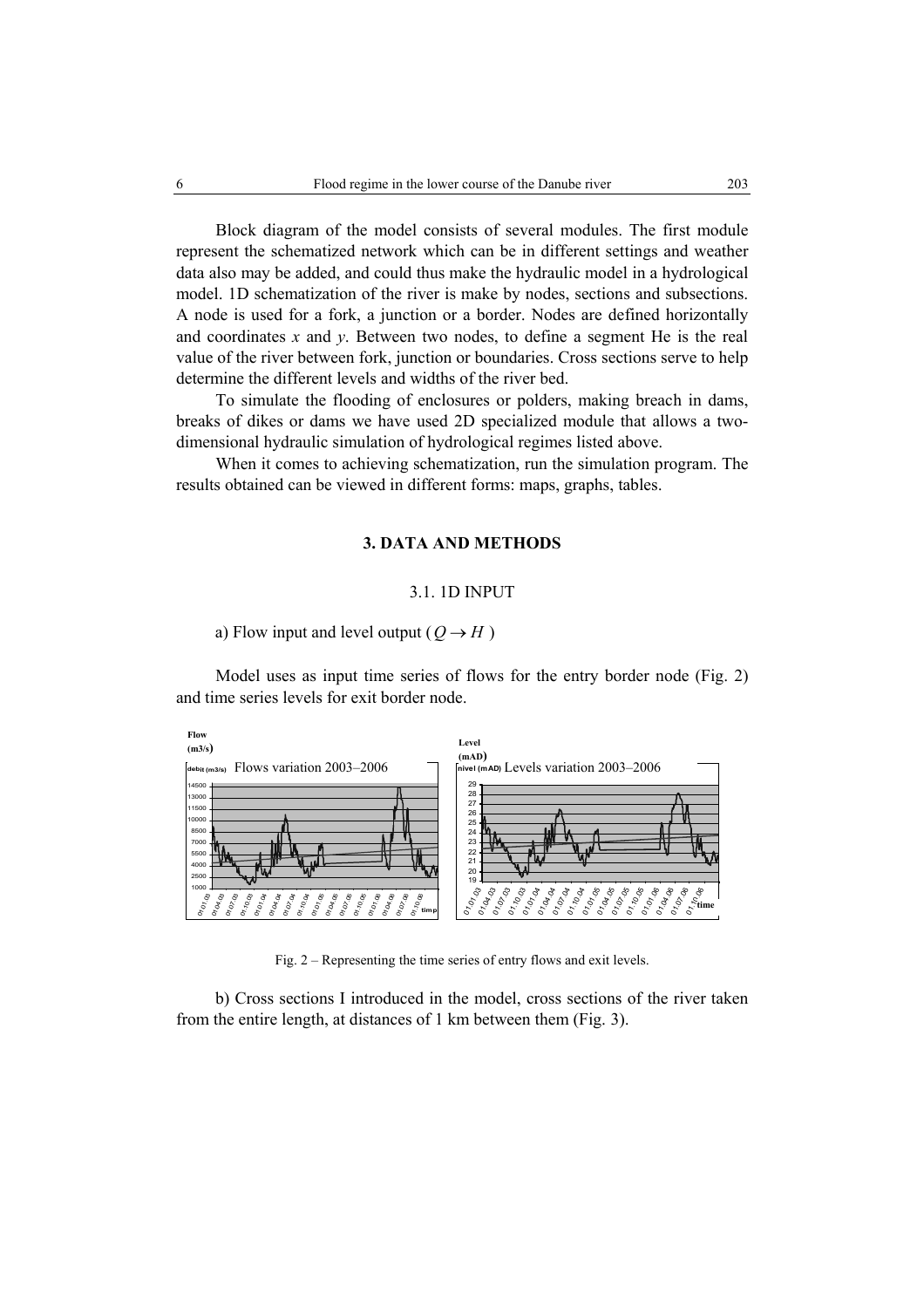

Fig. 3 – Image of model with cross-sections shape.

#### c) Roughness coefficients

Roughness coefficients [8] represent the resistance to water flow in river channels and riverbeds. SOBEK module flow use value of the friction coefficient Chézy in solving the equations of motion.

 $\gamma$  = friction parameter Bos-Bijkerk, can range between 20 and 40, resulting Chézy coefficient value depending of this parameter and the depth of water.

$$
C = \gamma \cdot d^{1/3} \cdot R^{1/6},\tag{3}
$$

where:  $d =$  water depth,  $R =$  hydraulic radius.

A method to define the bed roughness Manning coefficient is used, the symbol  $n_m$  [s/m<sup>1/3</sup>]. Coefficient's value is linked to Chézy coefficient:

$$
C = R^{1/6}/n_m.
$$
 (4)

Manning formula is

$$
V = (R^{2/3} \cdot S^{1/2}) / n_m,
$$
 (5)

in which:  $V =$  average flow velocity;  $R =$  hydraulic radius;  $S =$  slope;  $n =$  Manning's roughness coefficient.

When you need more calculations Manning formula is used, it is sometimes convenient to use a transport term defined as:

$$
K = (1/n) \cdot A \cdot R^{2/3},\tag{6}
$$

where:  $K =$  transport channel in cubic meters per second;  $A =$  cross-sectional area of flow area in square meters;  $R =$  hydraulic radius in meters;  $n =$  Manning's roughness coefficient.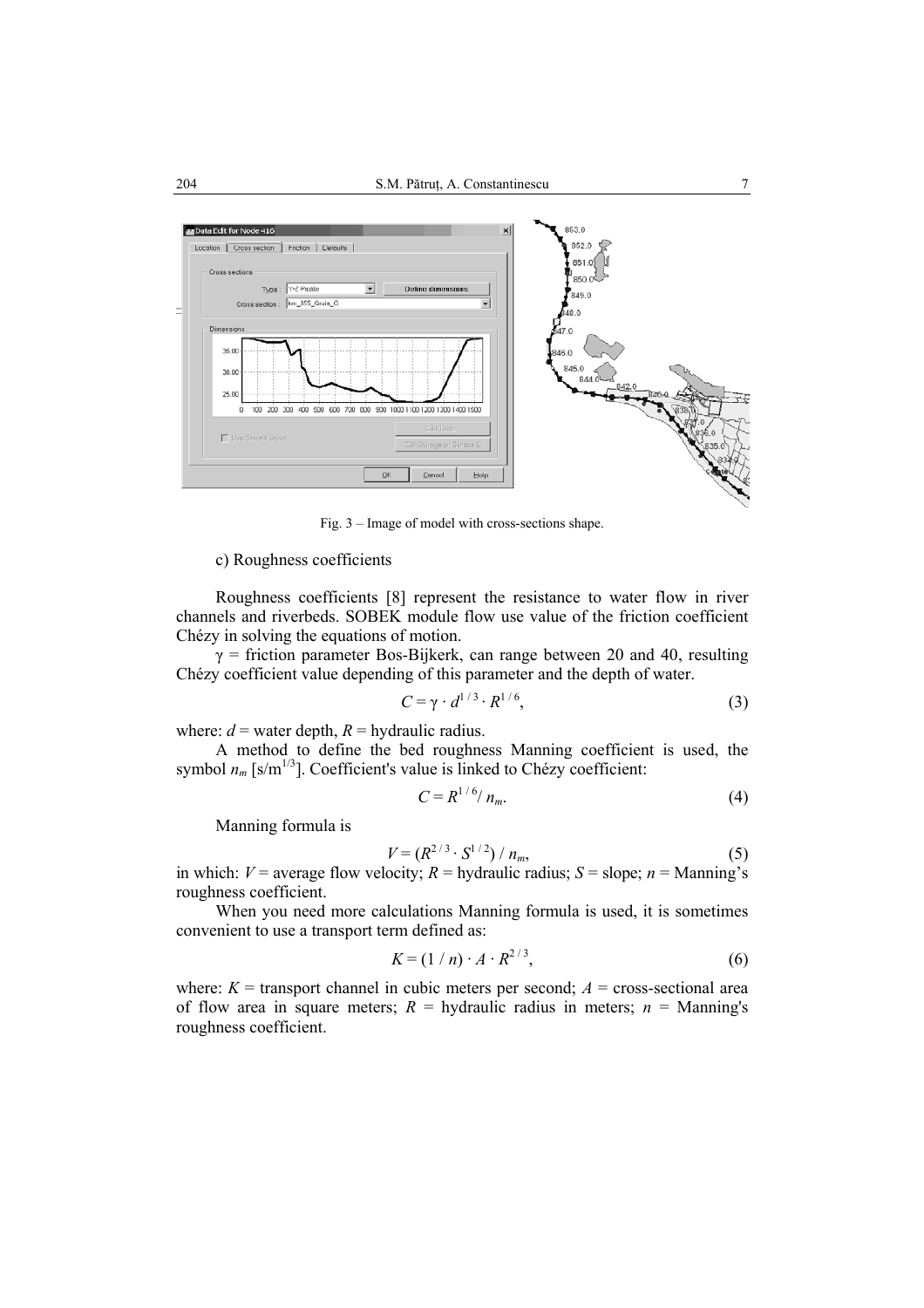The term K, known as transport on channel section is a measure of transport capacity in that section [9].

d) Hydraulic schematization Maps

A schematic example containing the main hydraulic objects used (node, section, cross section) is shown in Fig. 4.



Fig. 4 – Picture of model schematization.

### e) Time step

Time step used to run hydraulic simulations can choose a wide variety of time from seconds and reaching the day. In practice, the time step is not more than 1 day and for complex hydraulic schematic is indicated a smaller time step (1 to 6 hours). Simulation step time is set for 6 hours and the output data is 1 day.

# 3.2. 2D INPUT

In addition to data entered in the case of the 1D the new data is entered (Fig. 5 and Fig. 6): flooded area grid, Digital Terrain Model (DTM).

#### 3.3. OUTPUT DATA

The output of the model can be obtained for each network node on each network segment, or the entire network behavior. Thus, can be obtained information about level, depth and water volume for each node. For sections of river can get information about water flow and speed on the section. Result maps containing information on the flooded area and depth of water on flooded area, speed of flooding.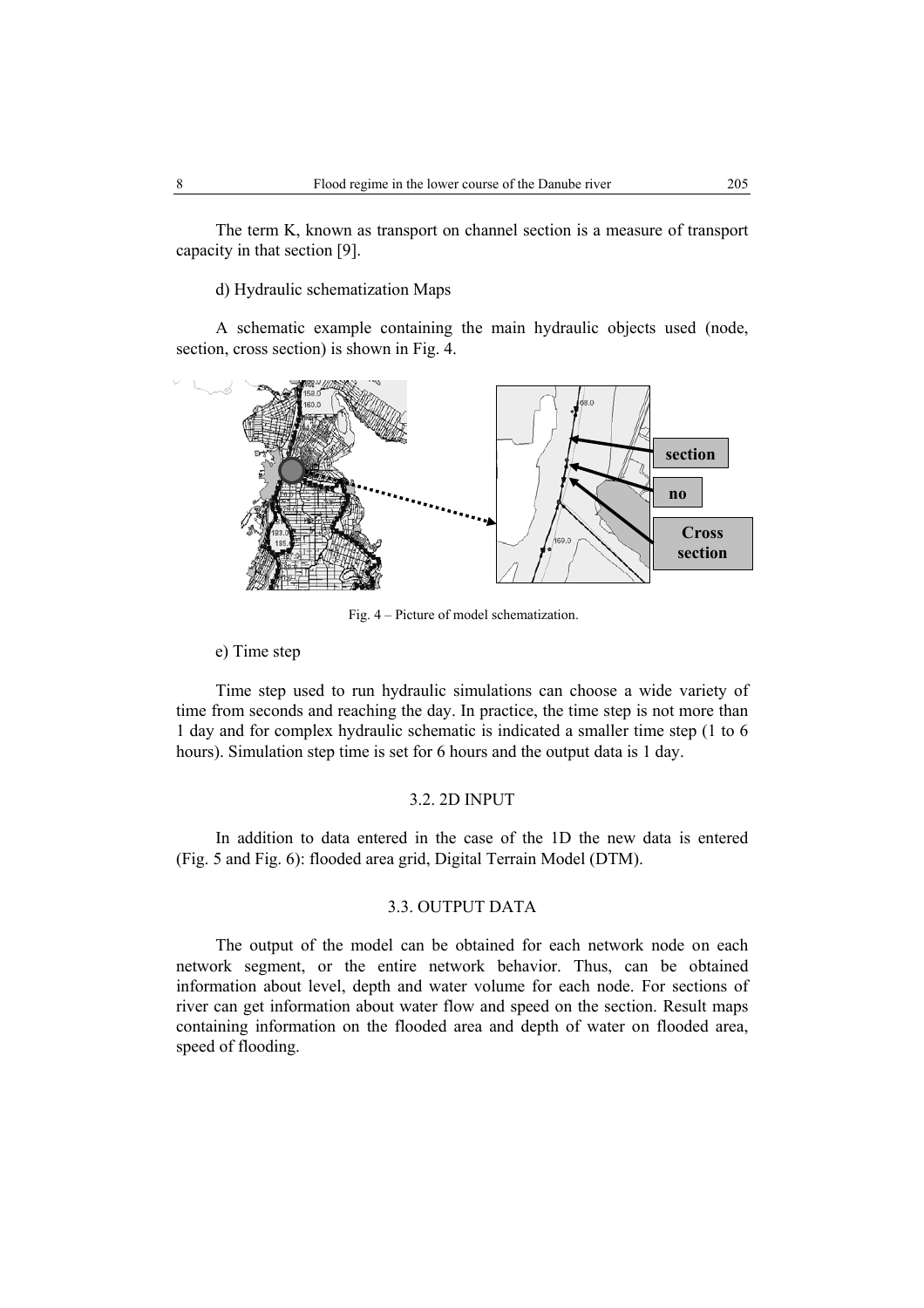

Fig. 5 – Flooded area grid.



Fig. 6 – Digital Terrain Model.

A useful facility of this soft is representation the longitudinal sections of entire hydraulic schematic or selected only combined with the dynamic levels. Can be simulated and can view the dynamic water levels along the riverbed.

# **4. RESULTS AND DISCUSSION**

The purpose of this paper is to analyze the conditions of flooding area between Ghidici and Corabia (Fig. 7) in case of renaturalization of agricultural polders (no dams and restore the old floodplain of the Danube). The analysis was performed using a hydraulic schematization corresponding to this scenario.

To obtain boundary conditions (input flow, output levels) on Ghidici-Corabia sector, I have used the results obtained in the study on "Ecological and economical re-dimensioning of Danube Plain", regarding the hydrological scenario with widths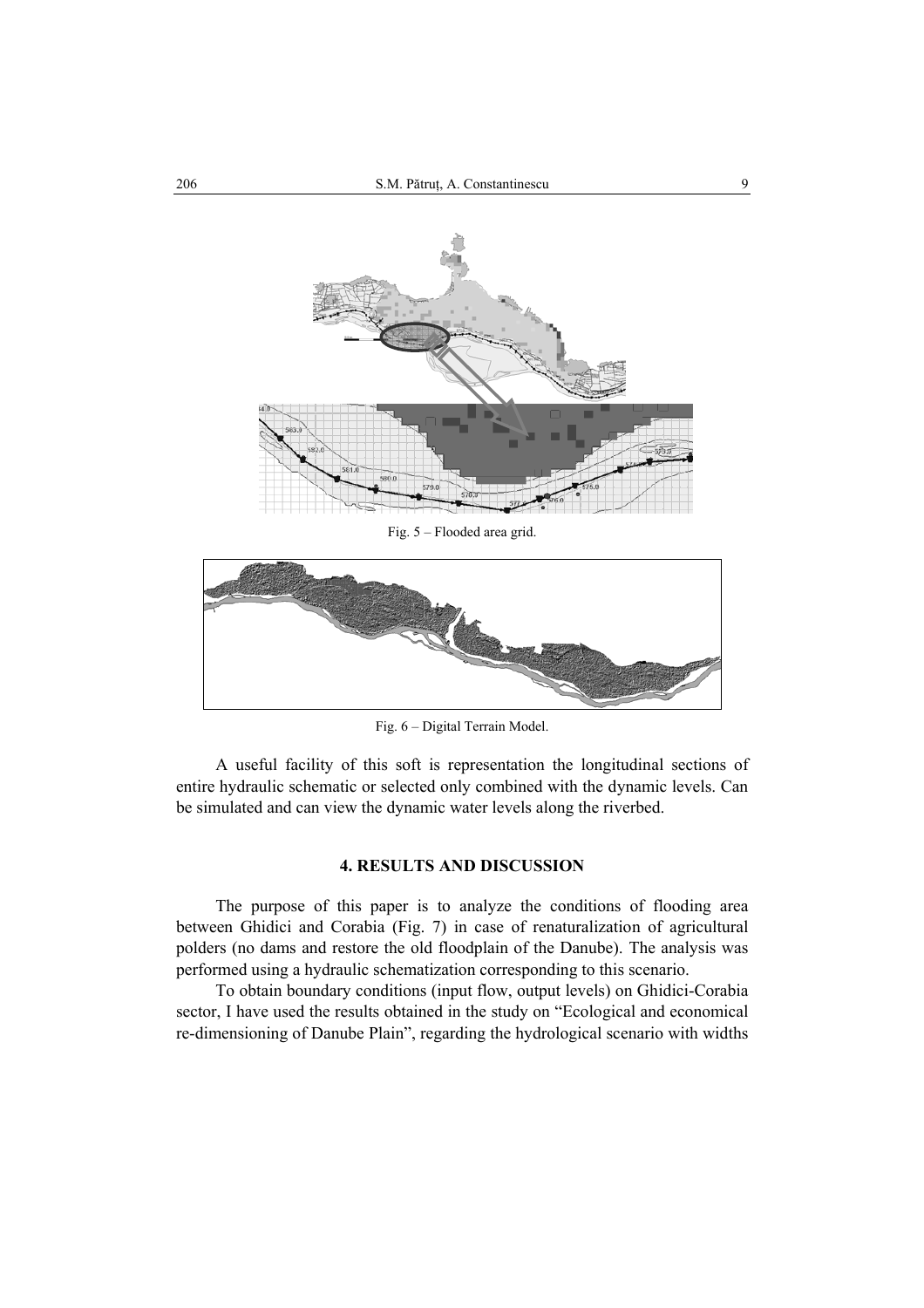of different threshold for each site that combines the requirements to reduce Danube level by renaturalization / storage of water in enclosures suitable for such uses to store a volume of water (degree of filling) as small (and thus stopping water drainage to be made within the shortest possible time) (REELD, 2008).



Fig. 7 – Ploders from studied area.

Three functions was established for furnished enclosures in the Danube, suitable for agriculture, water storage or renaturalization, thus:

- suitable locations for renaturalization (75,439 ha);
- agricultural enclosures (205,006 ha) (outside the schematization hydraulic);
- suitable locations for water storage (193,111 hectares).

Note that, the enclosures included in this paper, relative Ghidici-Rast-Bistret, Bistret-Nedeia-Jiu Jiu-Bechet, Bechet-Dabuleni, Dabuleni-Potelu-Corabia, are suitable for renaturalization. Hydraulic schematic of renaturalization was to include in the cross section of the Danube fairway a transversal profile corresponding agricultural enclosure (terrain model). Starting from the purpose of the study, to analyze the flooding regime of the area between Ghidici and Corabia in case of renaturalization, was done hydraulic schematization in this scenario. This was done schematization 1D2D (using the module "Overland Flow") that integrates hydraulic elements 1D of the area analyzed with digital terrain model. 1D2D hydraulic schematic is presented in Fig. 8, resolution grid used for 2D schematization is 250 m.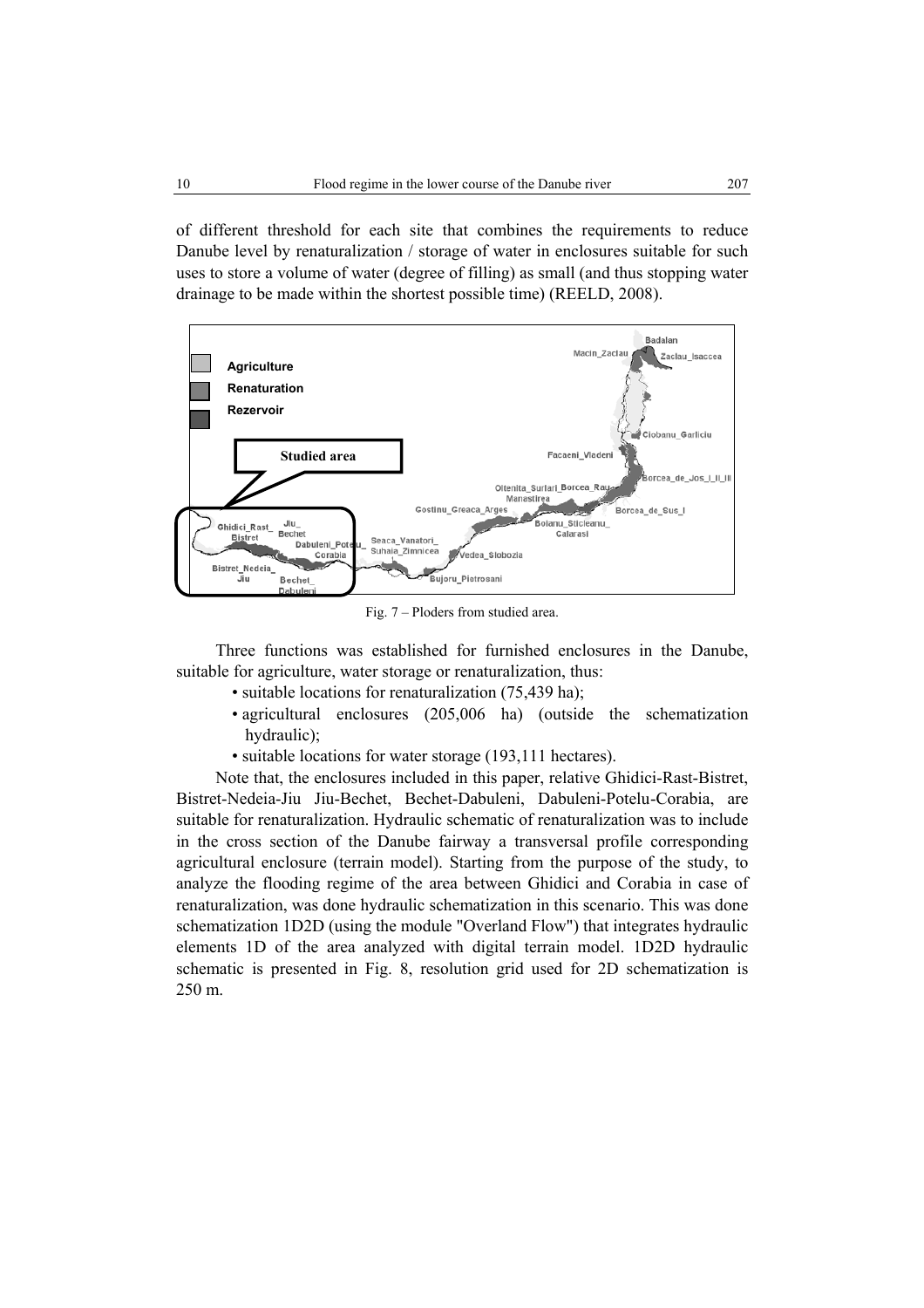

Fig. 8 – Schematic model 1D2D of Ghidici-Corabia polder in case of renaturalization.

Scenarios were run for a minimum hydrologic regime (2003-the minimum level was registered on 01/09/2003), medium (annual medium 2004) and maximum (2006-the maximum level was registered on 4/24/2006) of the Danube. After running the script 1D2D- Ghidici-Corabia sector (Fig. 9) maps have been developed for low levels of flooding.



Fig. 9 – Maps with flooded area in different scenario.

Results of hydrological scenario simulation permitted to determine flooded areas and water depths for each value of flow on entry in the Danube sector studied. Flooding maps for significant hydrological regimes of Danube are presented in Fig. 9. It can get a distribution of flooded areas, where the three scenarios examined, using eight depth classes (Fig. 10, Table 1).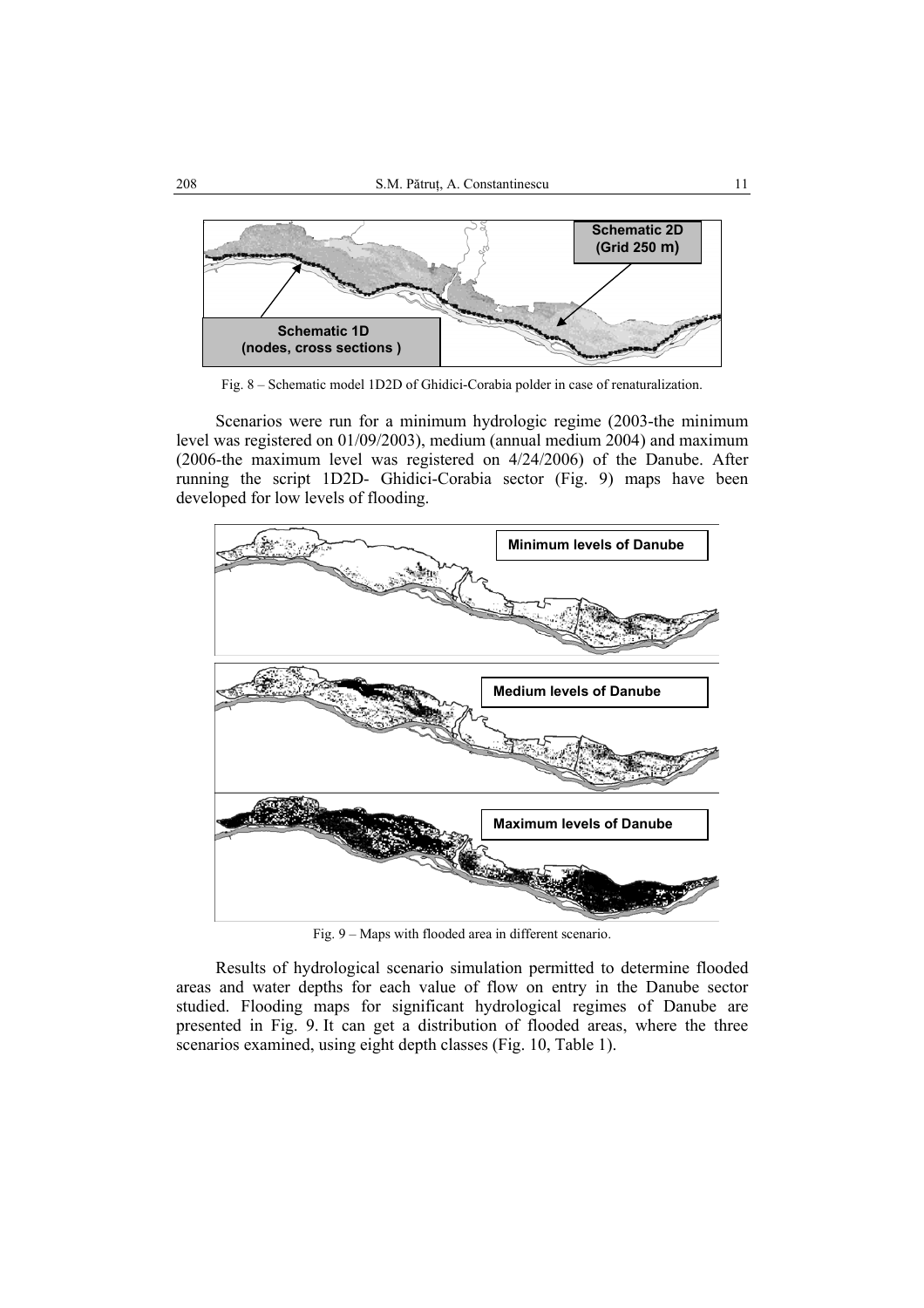#### *Table 1*

Distribution of flooded areas on deep water class

| Depth class $(m)$    | <b>MINIMUM</b> | <b>MEDIUM</b> | MAXIMUM |
|----------------------|----------------|---------------|---------|
| $0.01 - 0.5$         | 2694           | 5656          | 975     |
| $0.5 - 1$            | 269            | 438           | 2100    |
| $1 - 1.5$            | 5919           | 9063          | 2063    |
| $1.5 - 2$            | 119            | 313           | 3544    |
| $2 - 2.5$            | 2813           | 4881          | 3831    |
| $3 - 4$              | 1000           | 2169          | 10538   |
| $4 - 5$              | 344            | 769           | 8988    |
| > 5                  | 200            | 2269          | 14319   |
| Total                | 13356          | 25556         | 46356   |
| Sector area 57732 ha |                |               |         |
| Percentage           | 23%            | 44%           | 80%     |



Fig. 10 – Representation of flooding degree.

### **5. CONCLUSION**

Starting from study aims, to analyze the flooding area between Ghidici-Corabia in case of renaturalization of these agricultural polders (no dams and restore old floodplain of the Danube) was made corresponding hydraulic schematization scenario. Scenario was run for a minimum hydrologic regime (2003), medium (2004) and maximum (2006) of the Danube. They made maps of flooding to low levels (01/09/2003), medium (2004) and maximum (4/24/2006).

After determining the classes of depth and analyses of area ratio in different classes, I concluded that, if the scenario was for the maximum hydrological regime, within the total area of sector, flooded area is 80%.

Renaturalization of enclosures dammed to create wetlands is conservative interest, among objectives pursued being natural hydrologic cycle reintegration of Danube polders, the hydrological balance and ecological restoration and